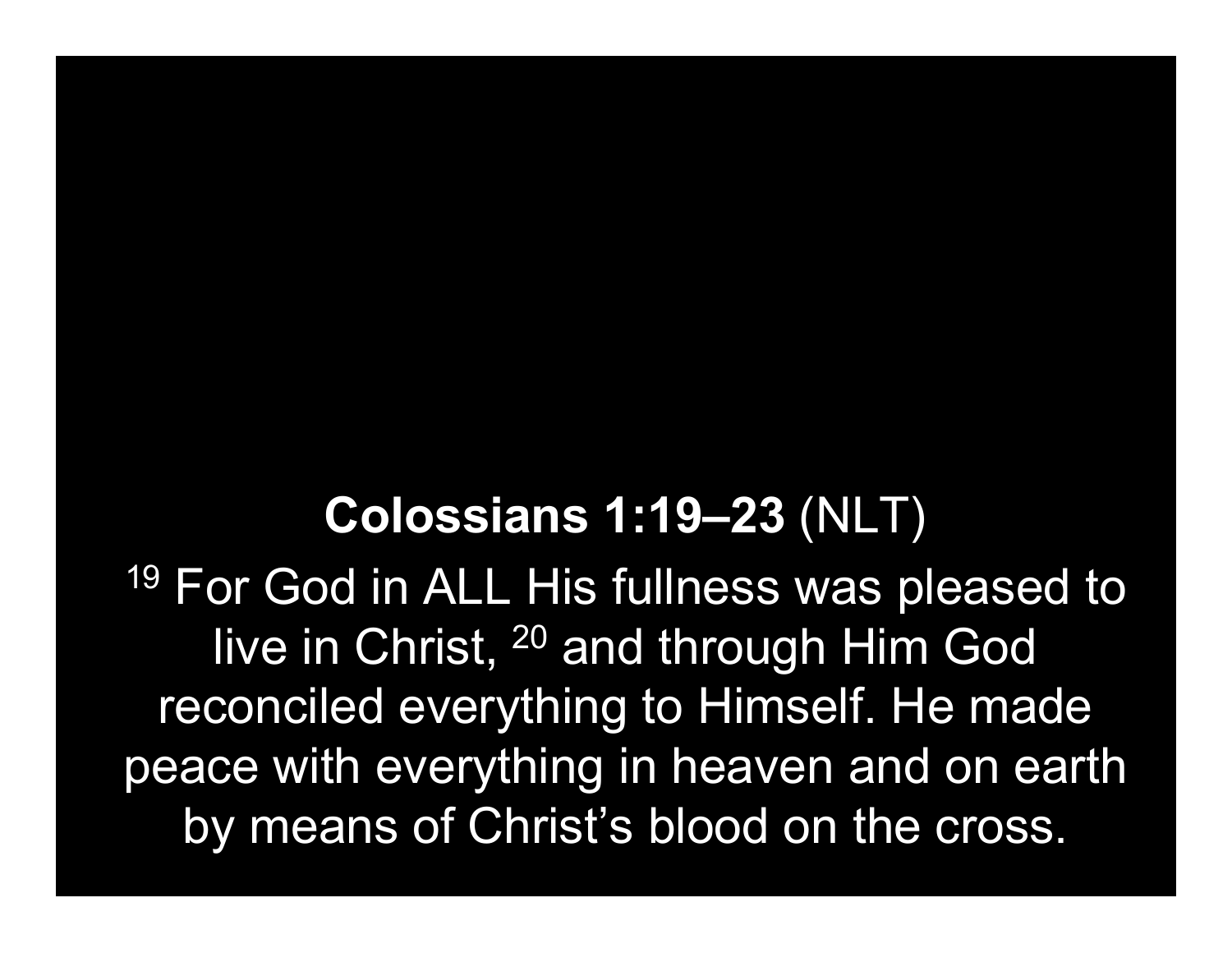<sup>21</sup> This includes you who were once far away from God. You were His enemies, separated from Him by your evil thoughts and actions. <sup>22</sup> Yet now He has reconciled you to Himself through the death of Christ in His physical body...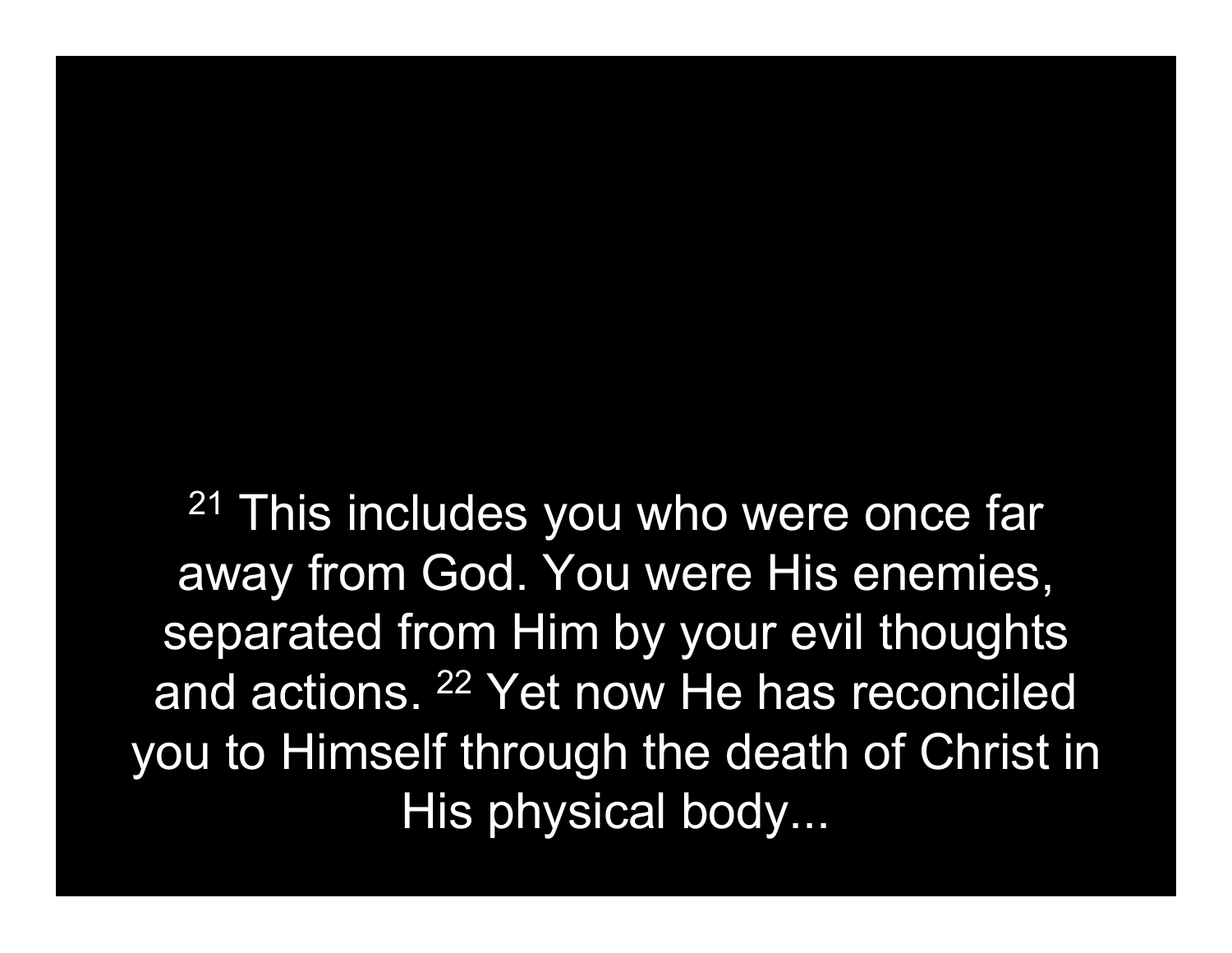<sup>22</sup>...As a result, He has brought you into His own presence, and you are holy and blameless as you stand before Him without a single fault. <sup>23</sup> But you must continue to believe this truth and stand firmly in it...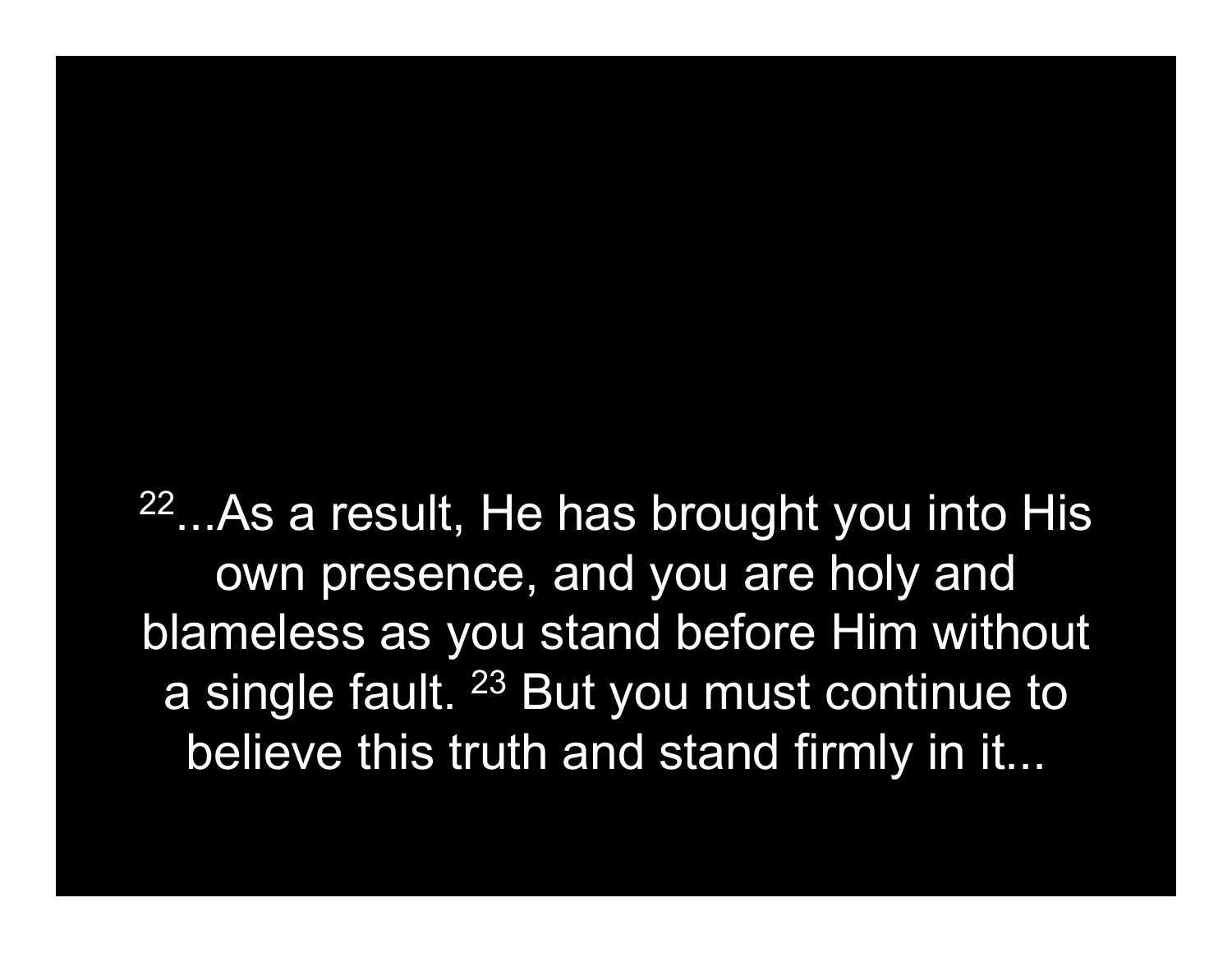<sup>23</sup>...Don't drift away from the assurance you received when you heard the Good News. The Good News has been preached all over the world, and I, Paul, have been appointed as God's servant to proclaim it.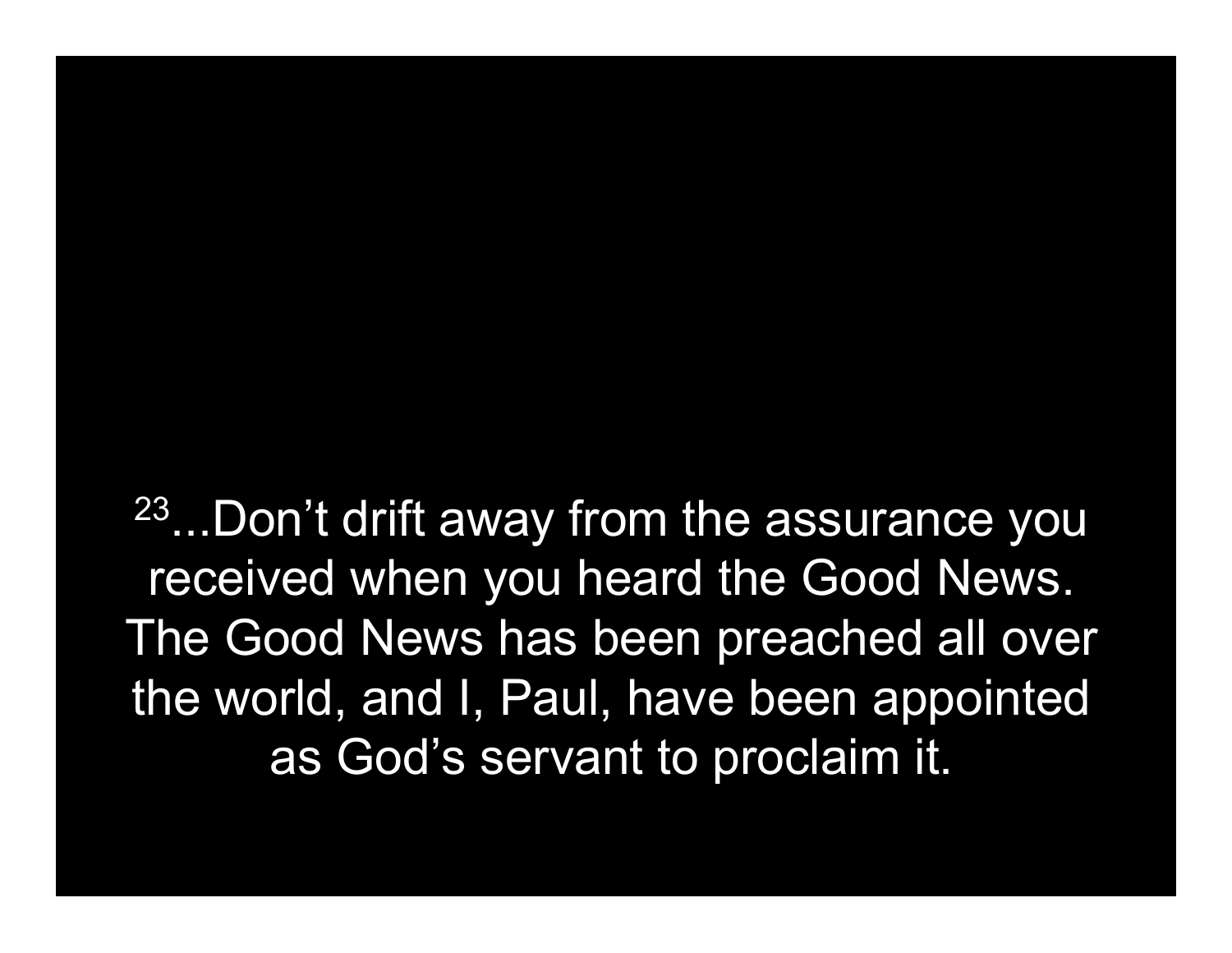# Holy and Blameless in His SIGHT

Colossians 1:21-23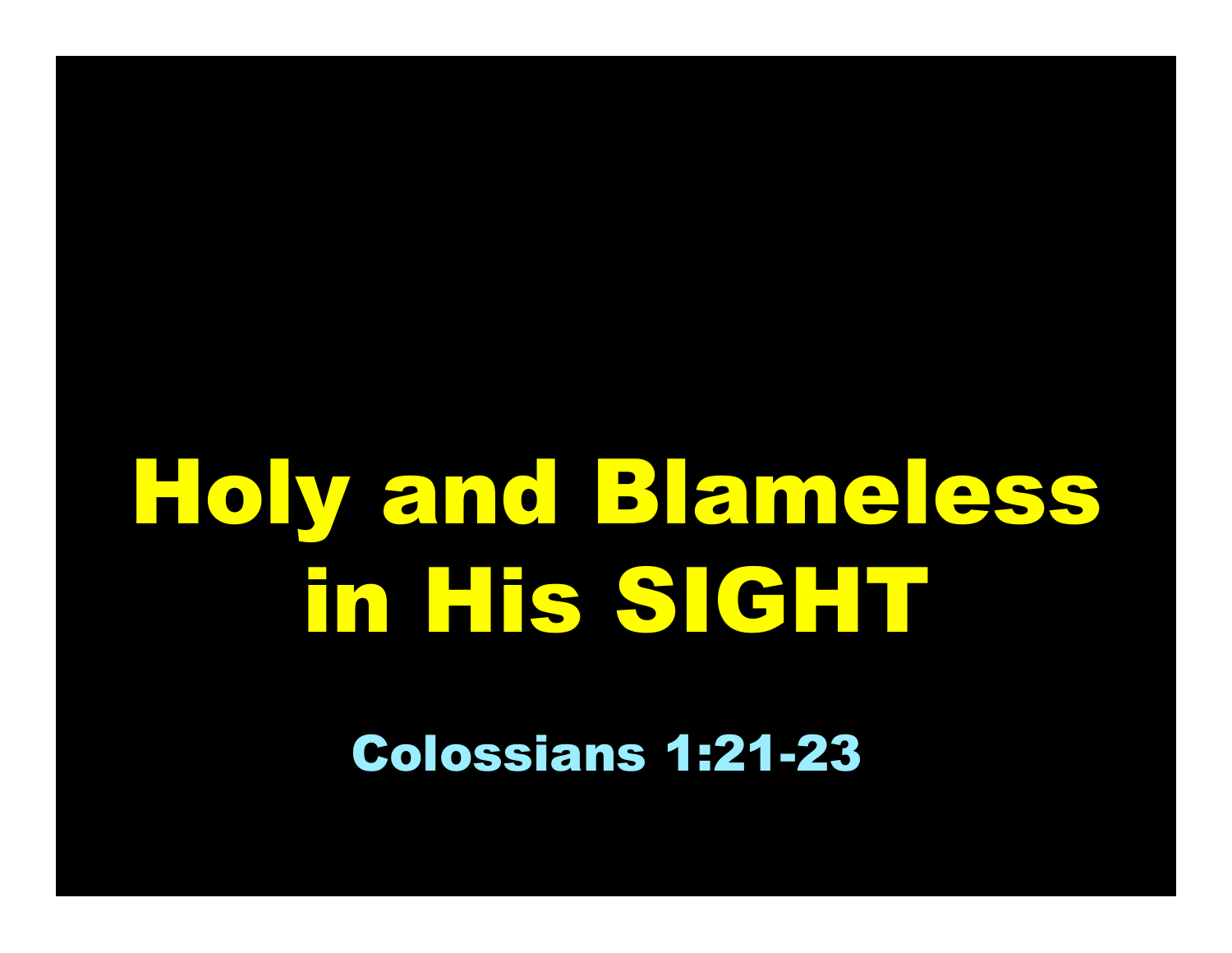Colossians 1:13-14 (NIV) For He has rescued us from the dominion of darkness and brought us INTO the Kingdom of the Son He loves, <sup>14</sup> IN whom we have Redemption, the Forgiveness of sins.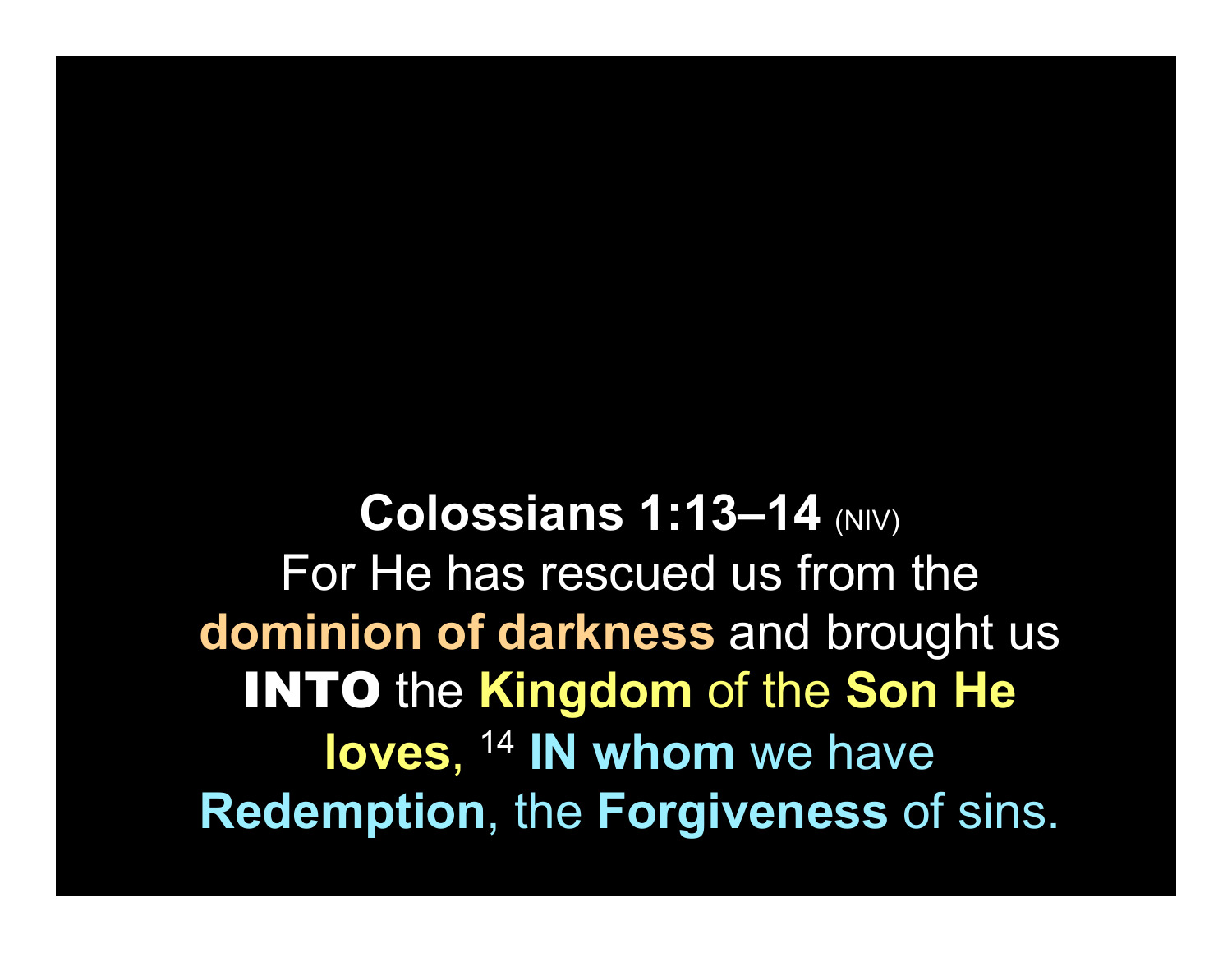### 1:15 Christ is the Visible image OF the Invisible God... (NLT)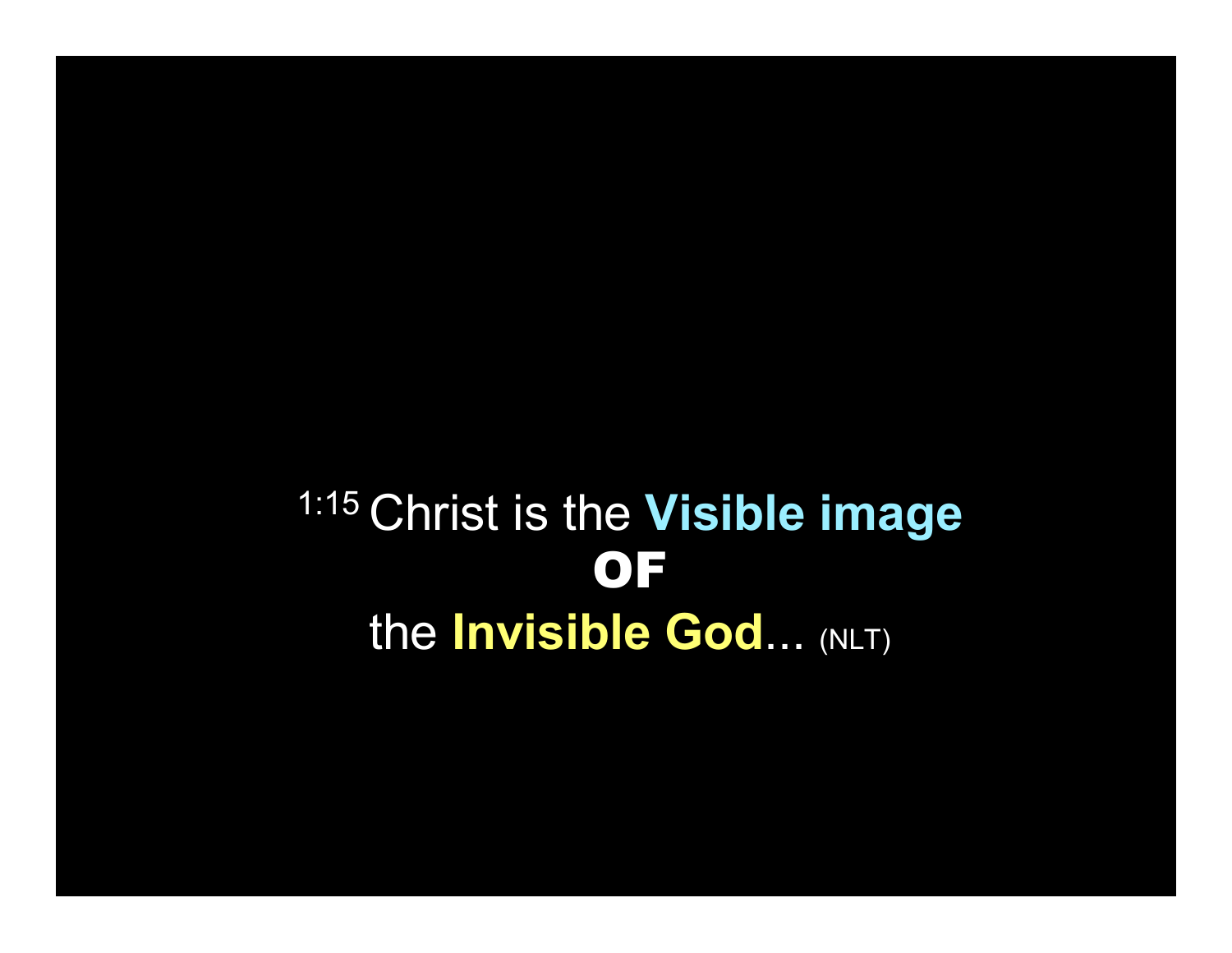## Reconciliation is to cause God's Enemies -BY-Faith to become His Friends and His Family BKC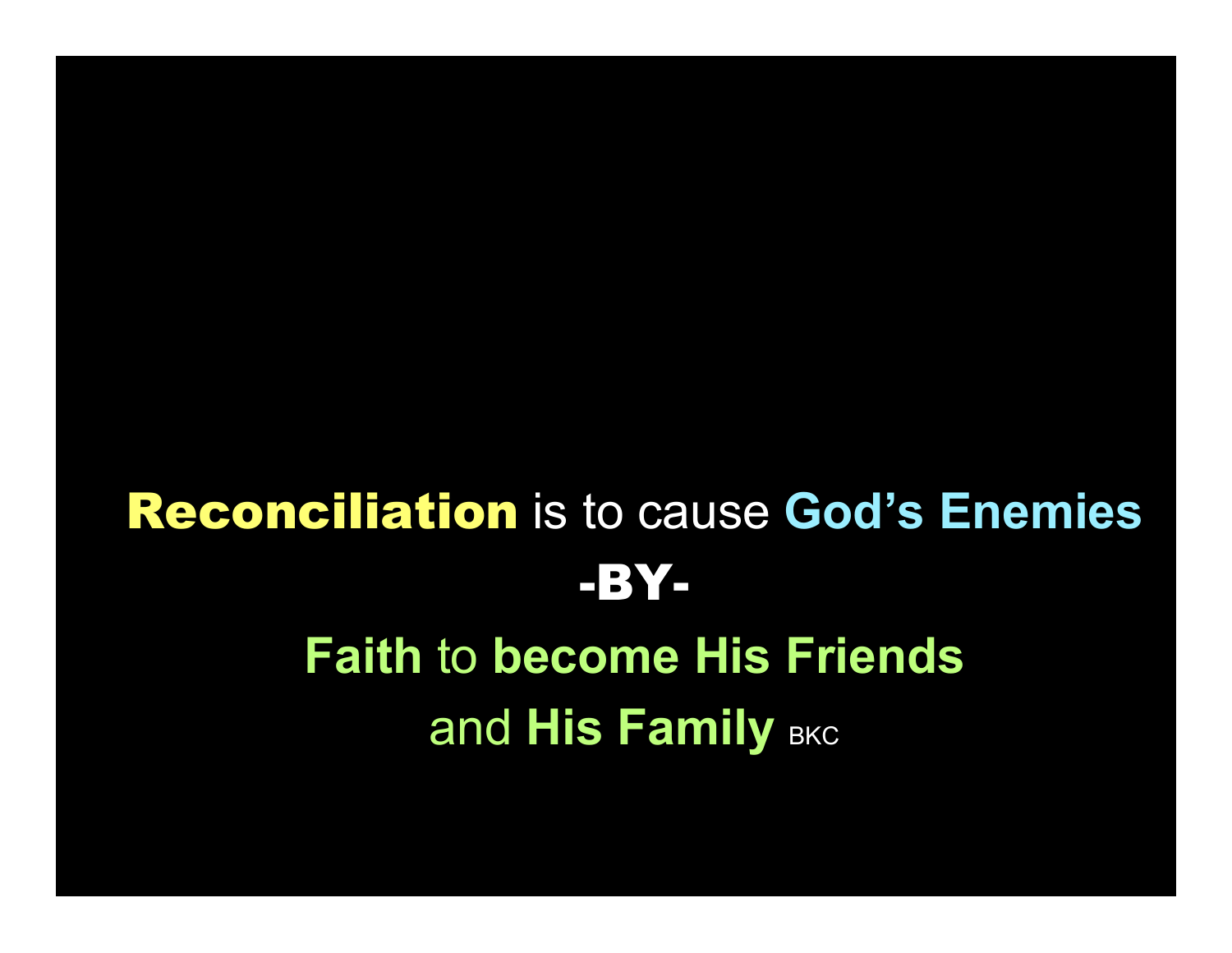Romans 5:1 (NIV) ...we have been Justified through FAITH, we have PEACE with God through our Lord Jesus Christ,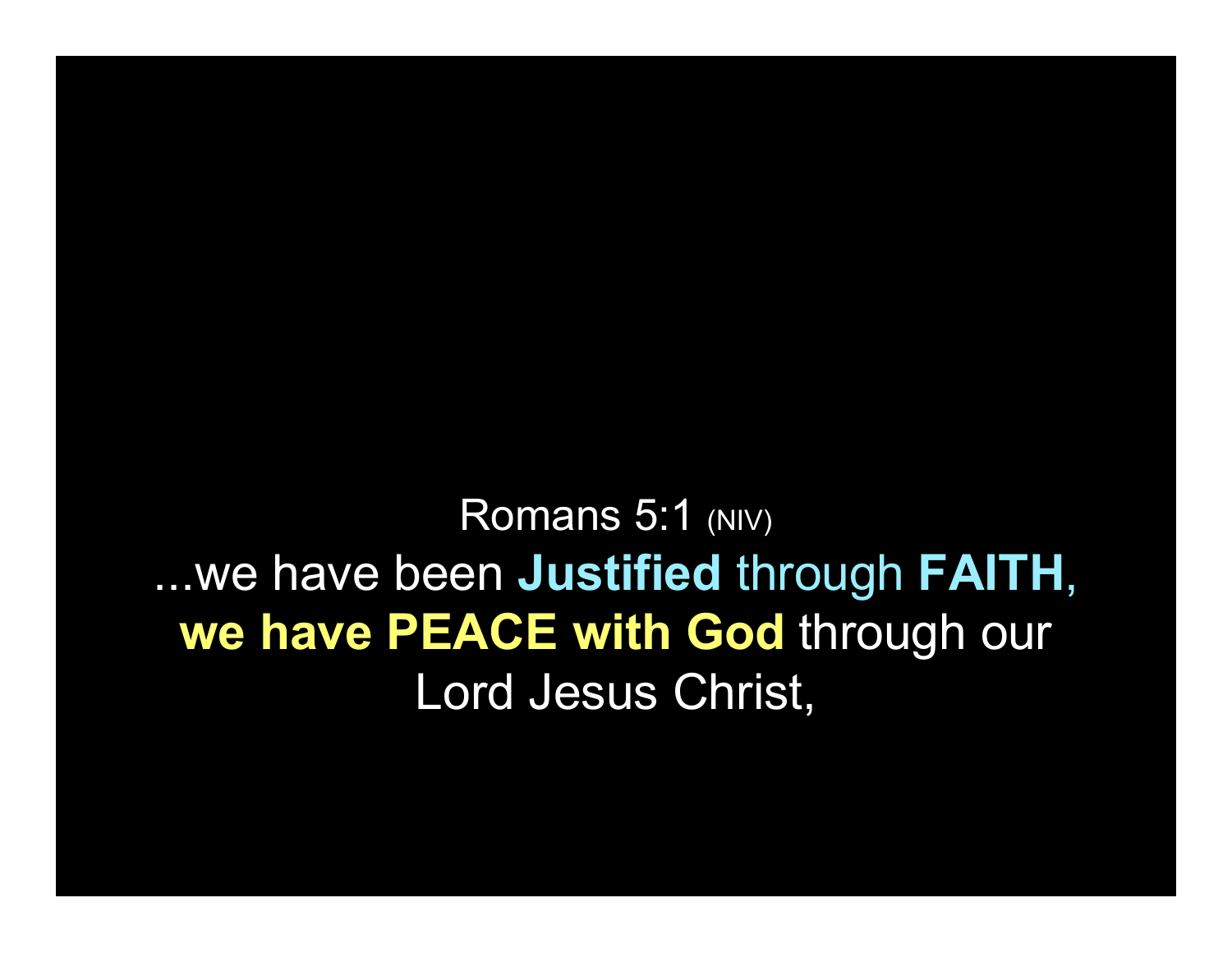1 Peter 2:24 (NIV) He Himself Bore OUR SINS IN His **BODY** on the tree...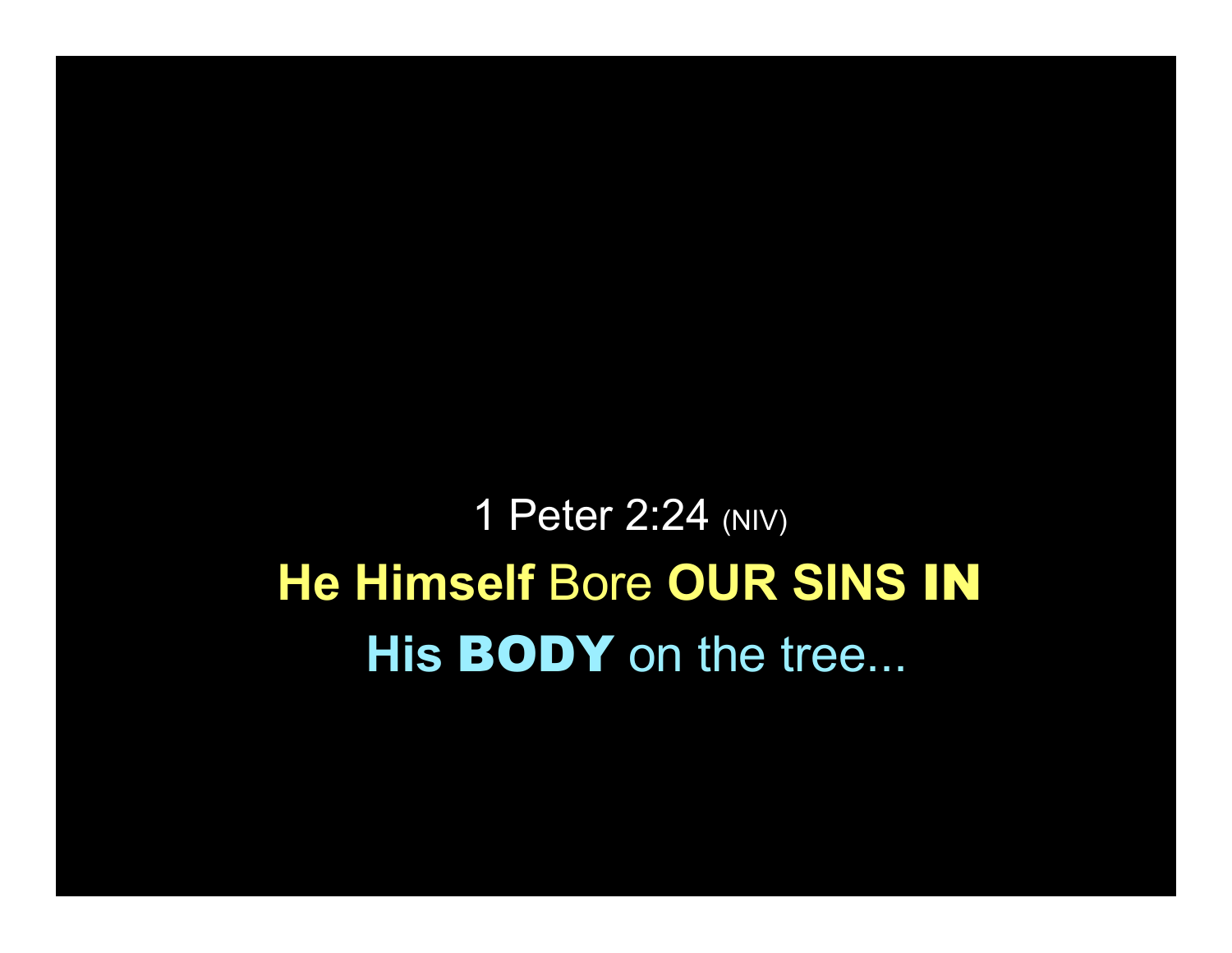When He died on the cross, He met the Just Demands of the Law because He Paid the Penalty for OUR sins. Reconciliation was completed ON the cross. Wiersbe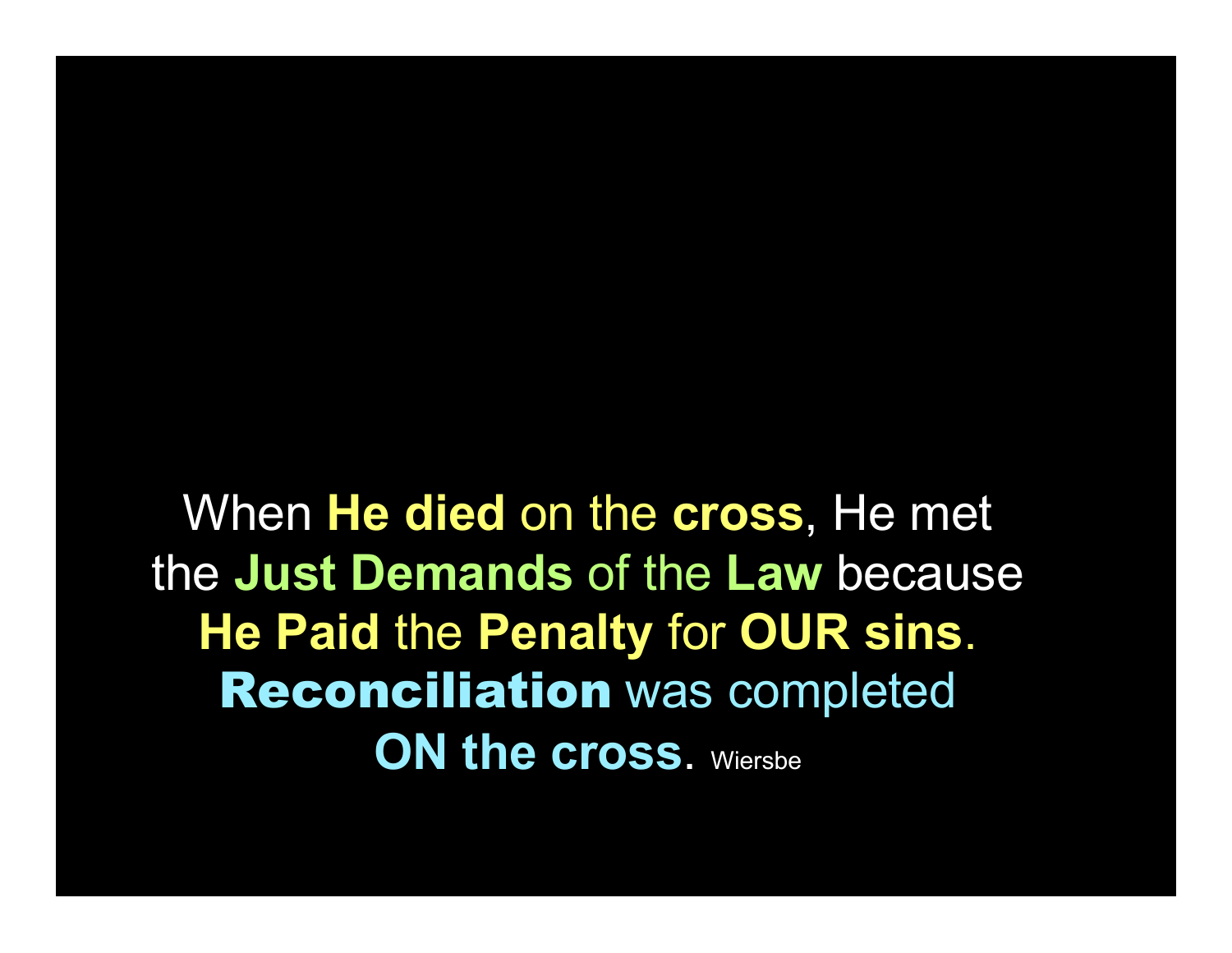<sup>19</sup> For God was pleased to have ALL His Fullness Dwell in Him, <sup>20</sup> and through Him to Reconcile to Himself ALL THINGS, whether things on earth or things in heaven, by making PEACE through His blood, shed on the cross.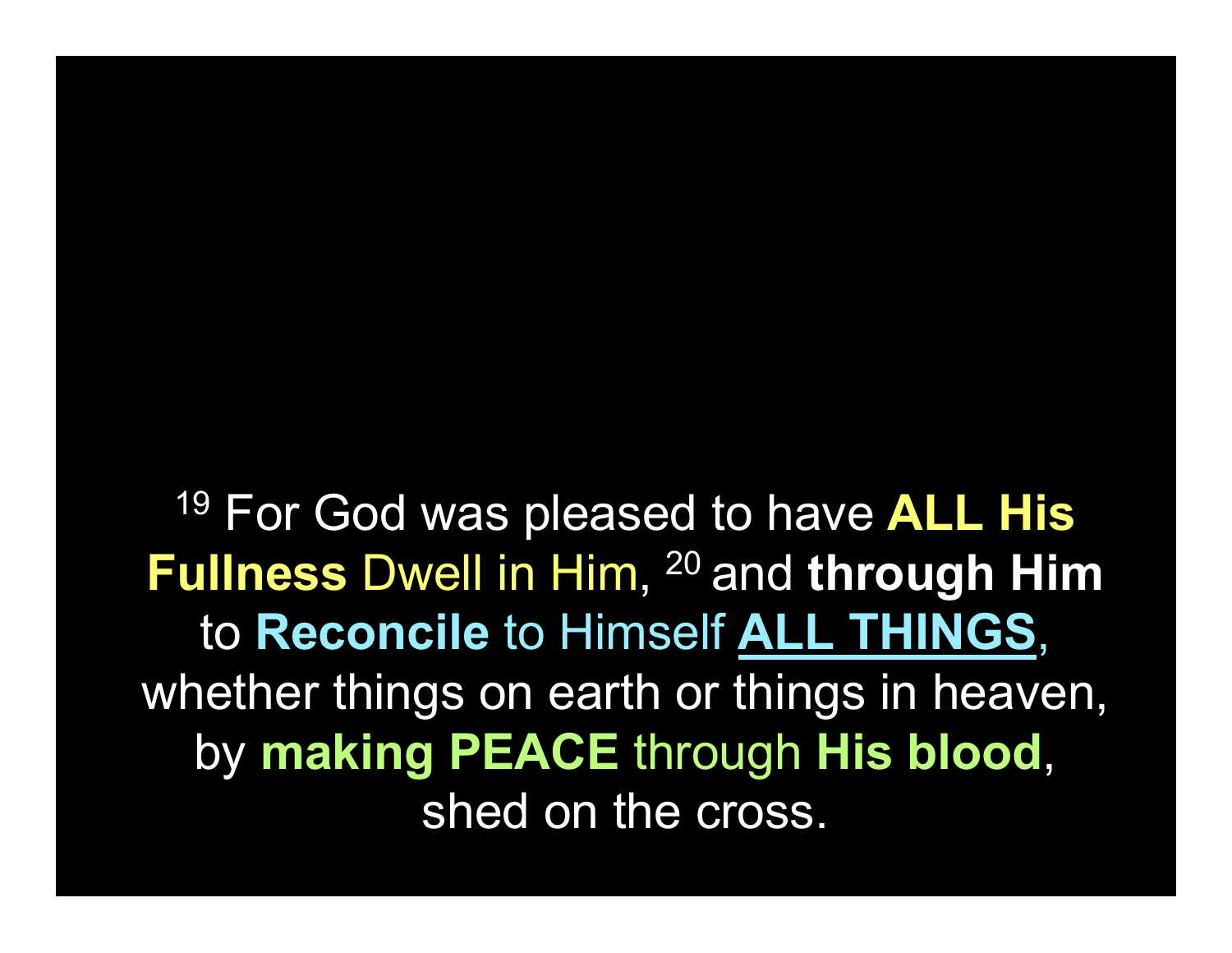God Reconciles SINNERS... God Restoring of NATURE...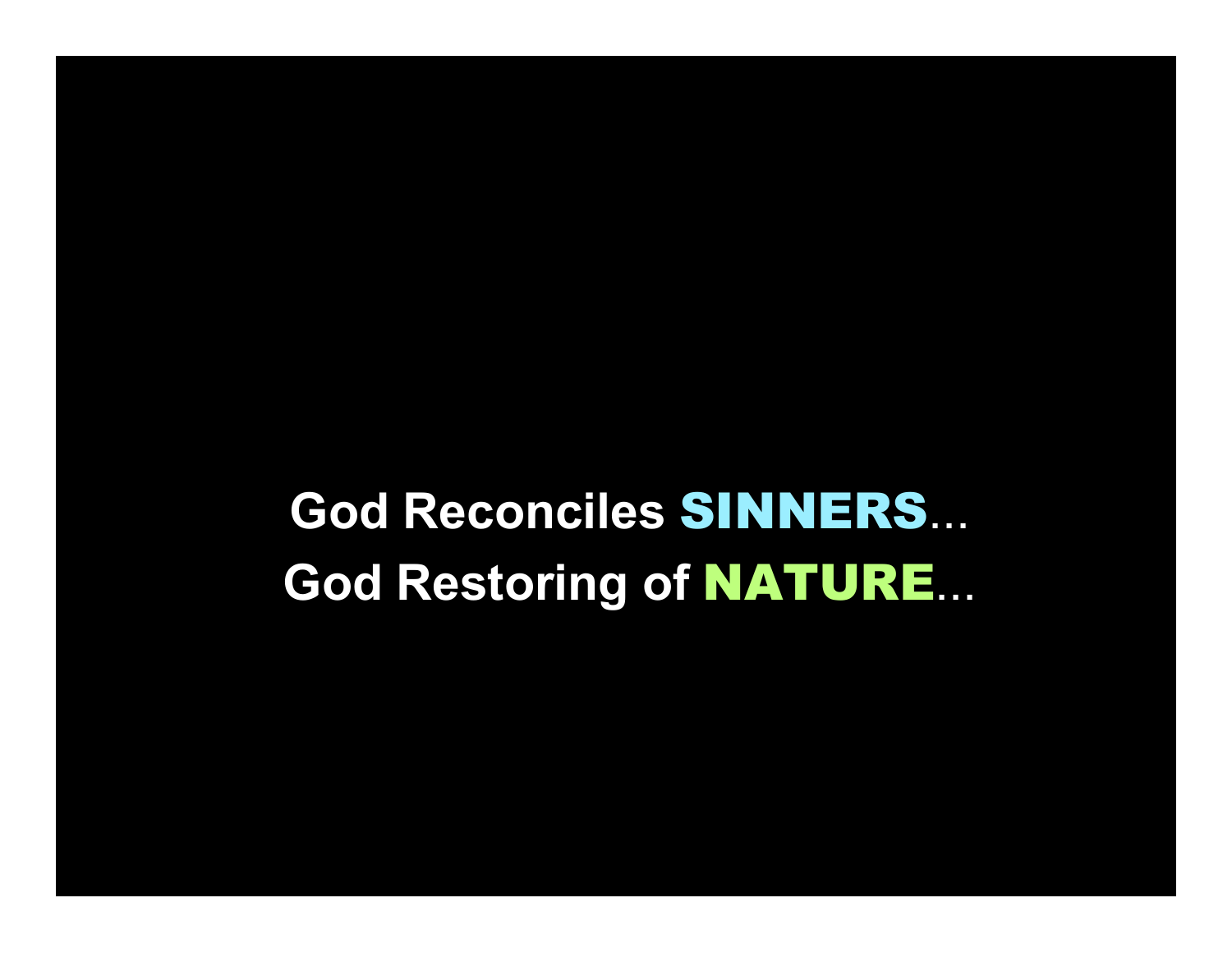Romans 3:23 (NIV) **ALL have sinned and FALL short** of the glory of God...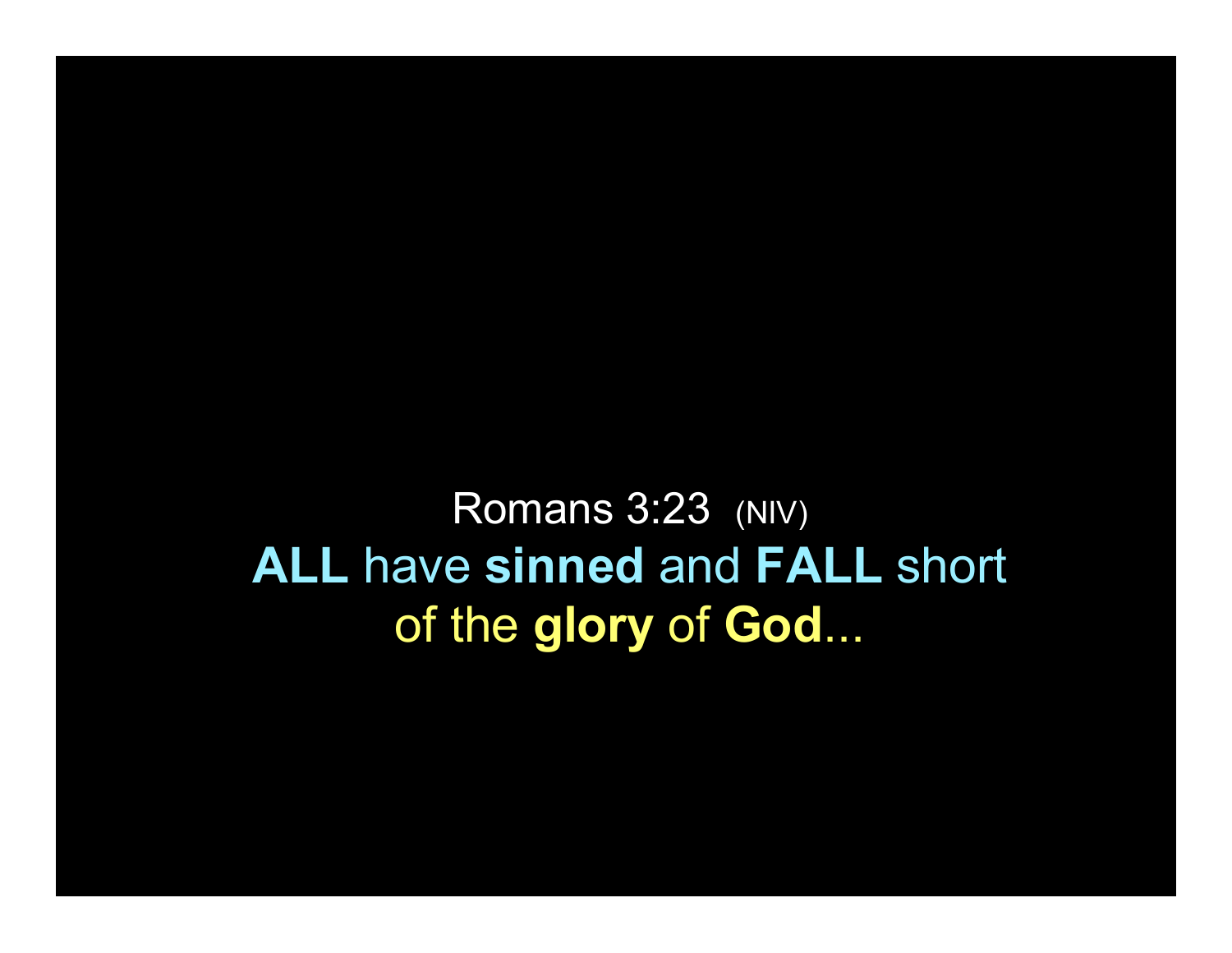Romans 6:23 (NIV) For the Wages of sin is DEATH...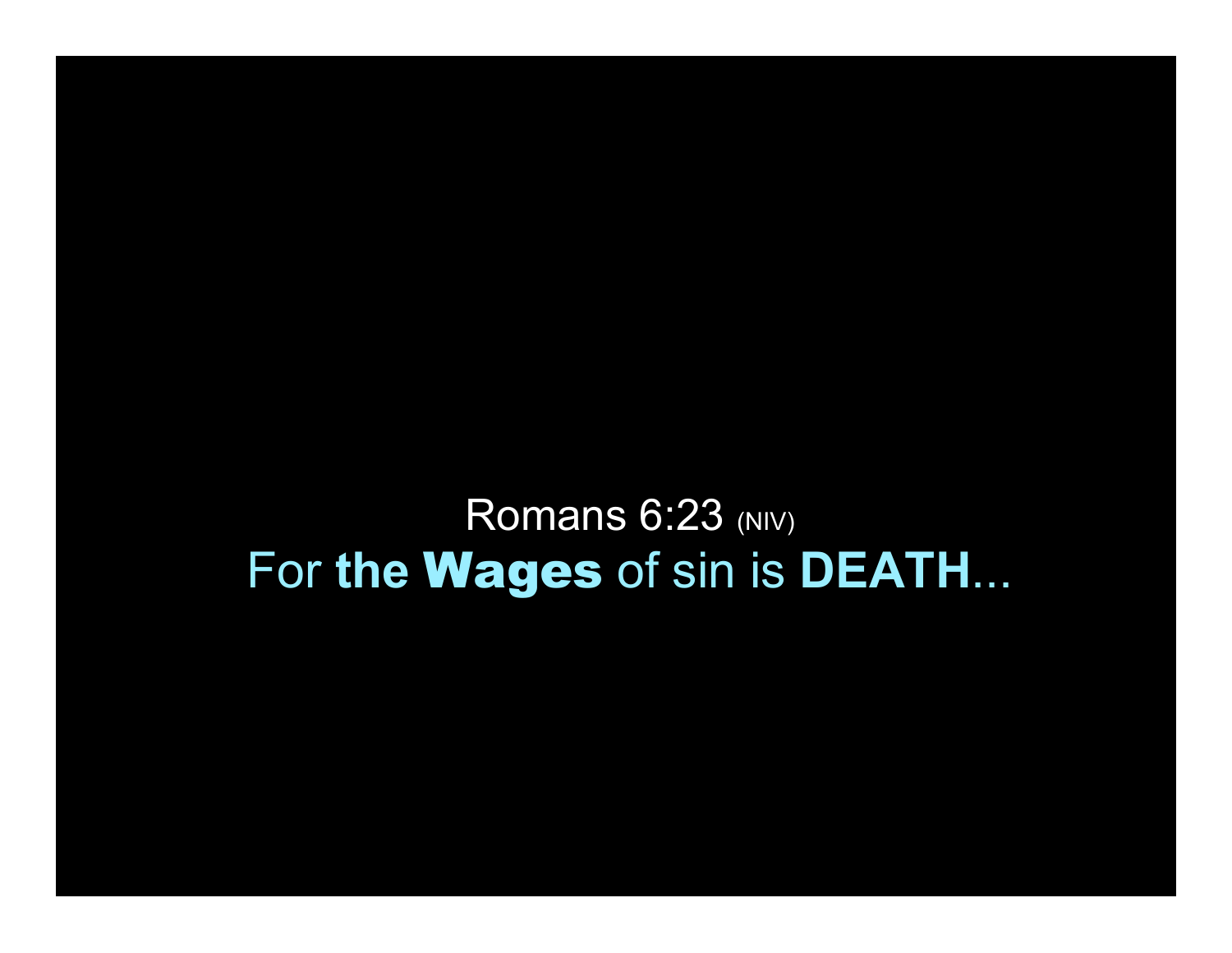#### Romans 6:23 (NIV) For the wages of sin is DEATH... BUT the GIFT of God is eternal life **IN Christ Jesus our Lord.**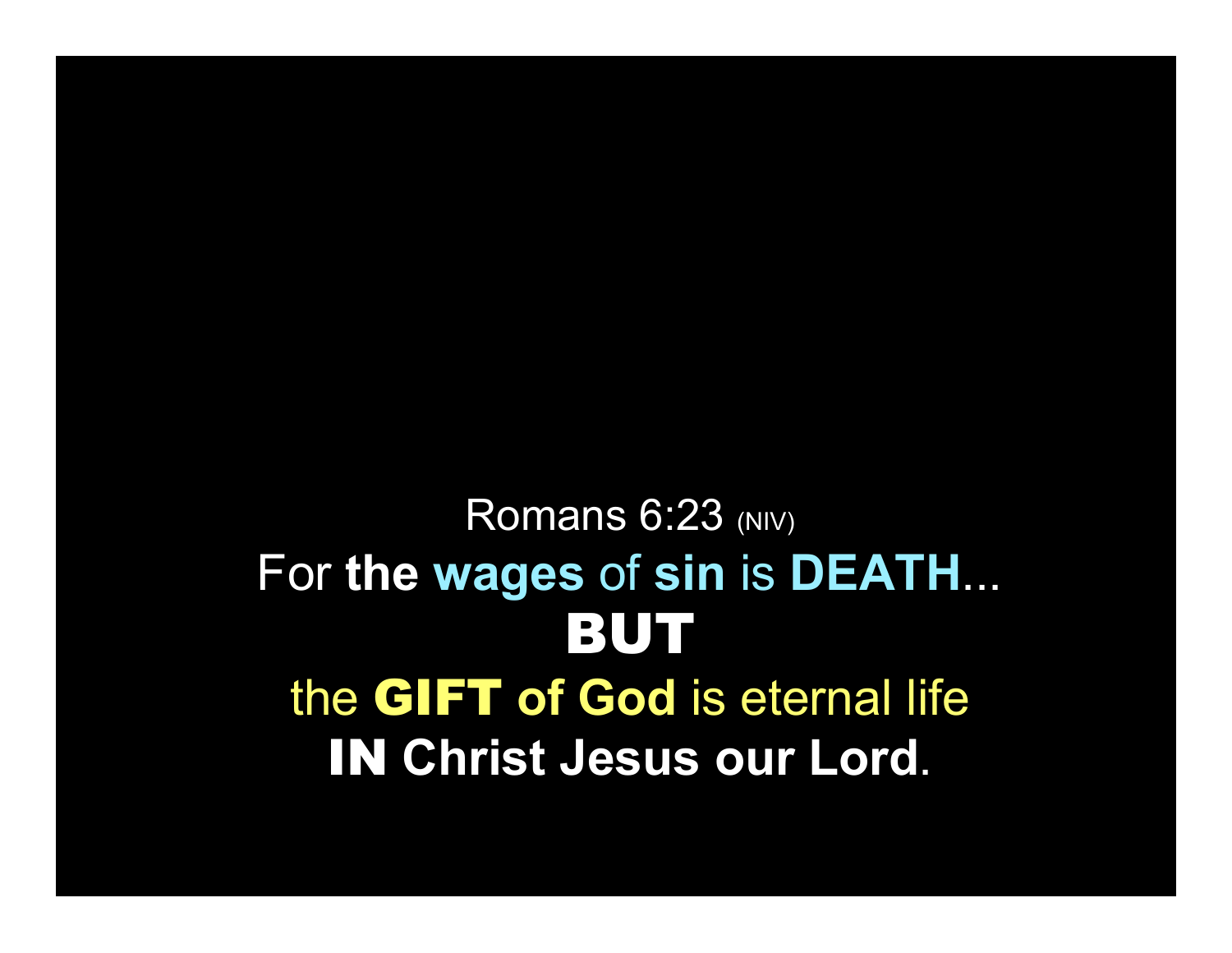Romans 5:1 (NIV) ...since we have been Justified through Faith, we have PEACE with God through our Lord Jesus Christ...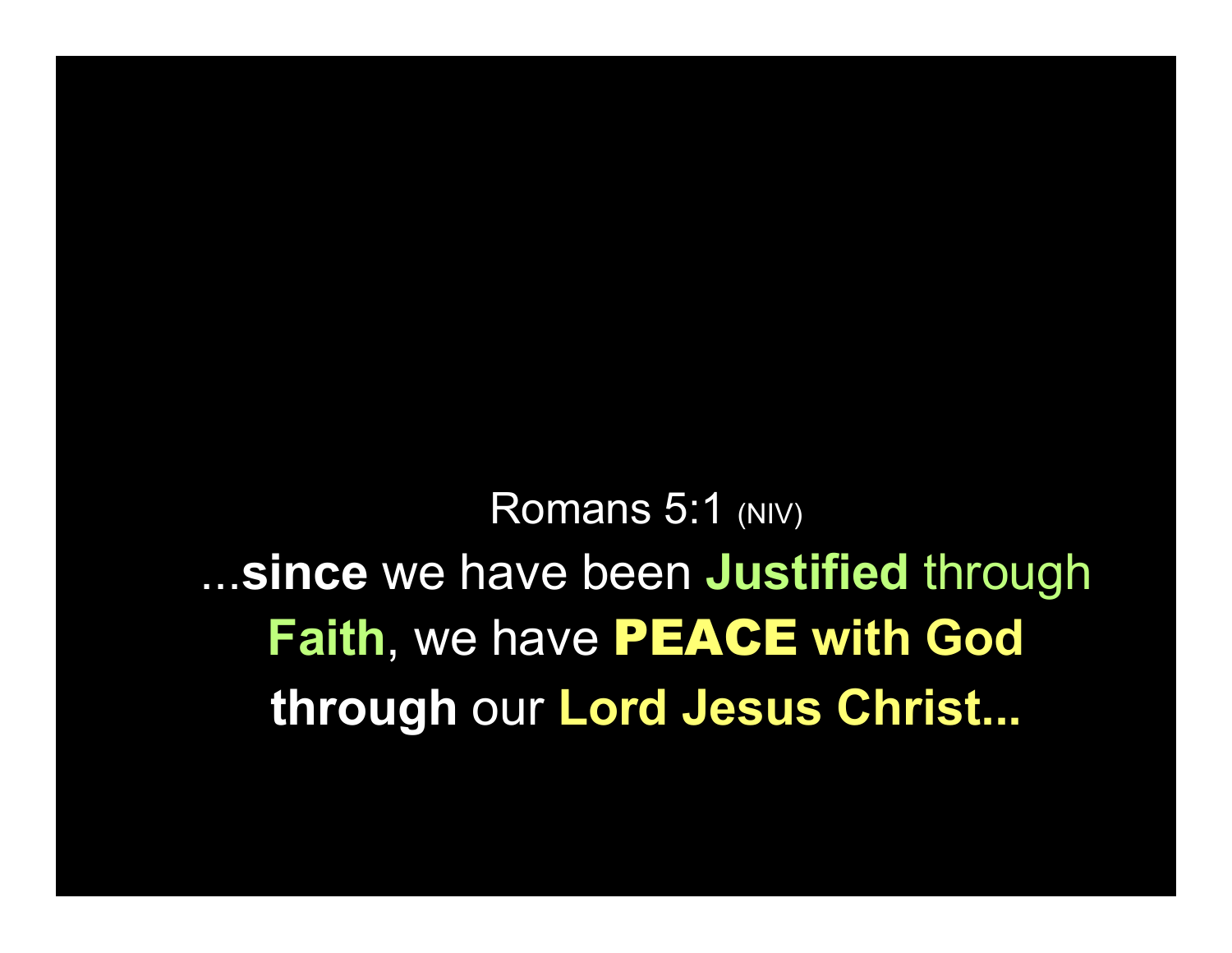**Romans 8:1-2 (NIV)** ...there is now NO Condemnation for those who are **IN** Christ Jesus, <sup>2</sup> because through **Christ Jesus the law of the Spirit of life set me FREE** from the law of sin and death.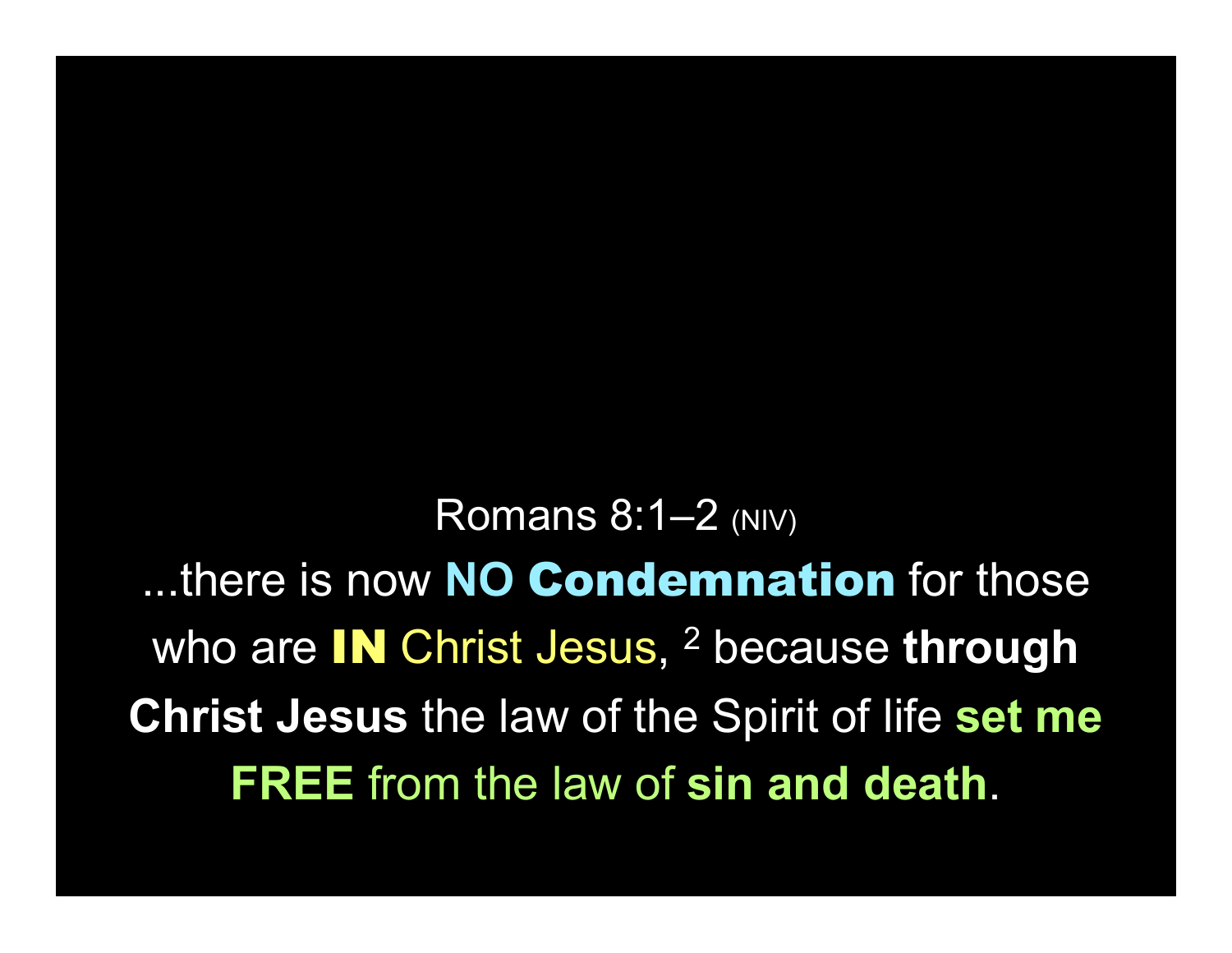By our **NATURE** we are **Separated** from God - By our DEEDS we are Alienated from God. The sinner is DEAD in trespasses and sins, and therefore is Unable to DO anything to save himself or to please God. Wiersbe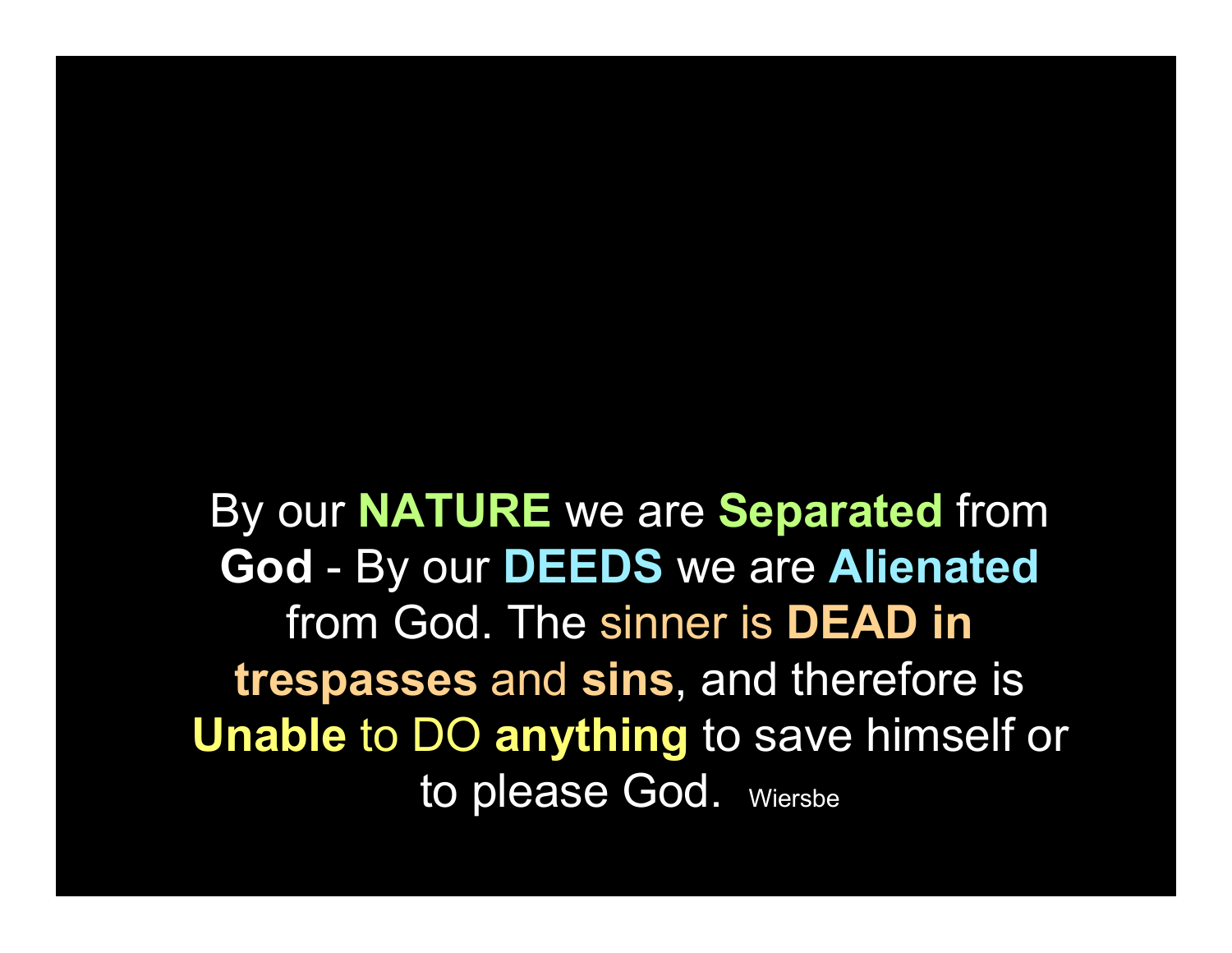Romans 8:33 (NIV)

Who will bring any charge against those whom God has chosen? It is God who justifies.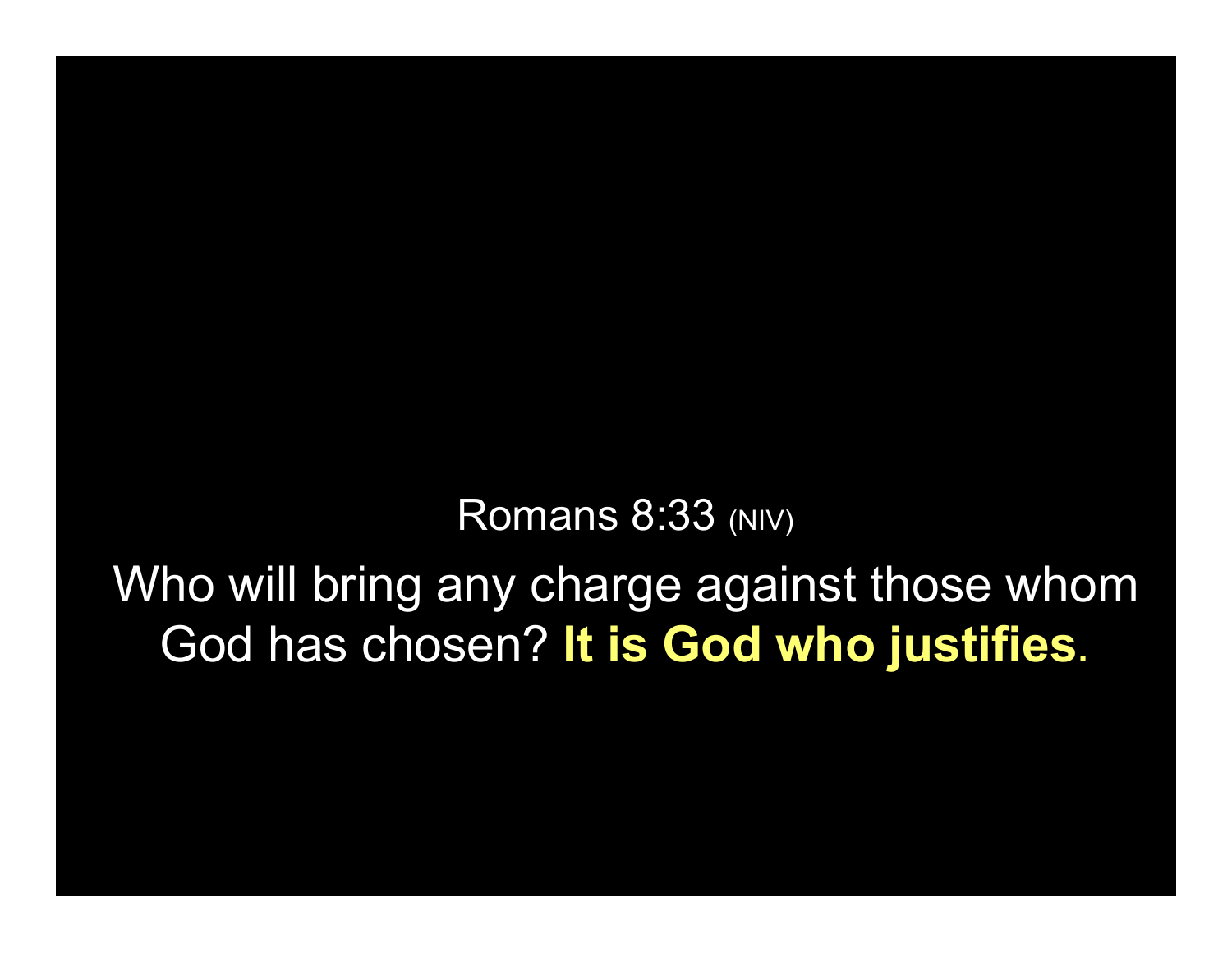John 1:14 (NIV) The Word became FLESH and made His dwelling among us. We have seen His glory, the glory of the **One and Only**, who came from the Father, FULL of grace and truth.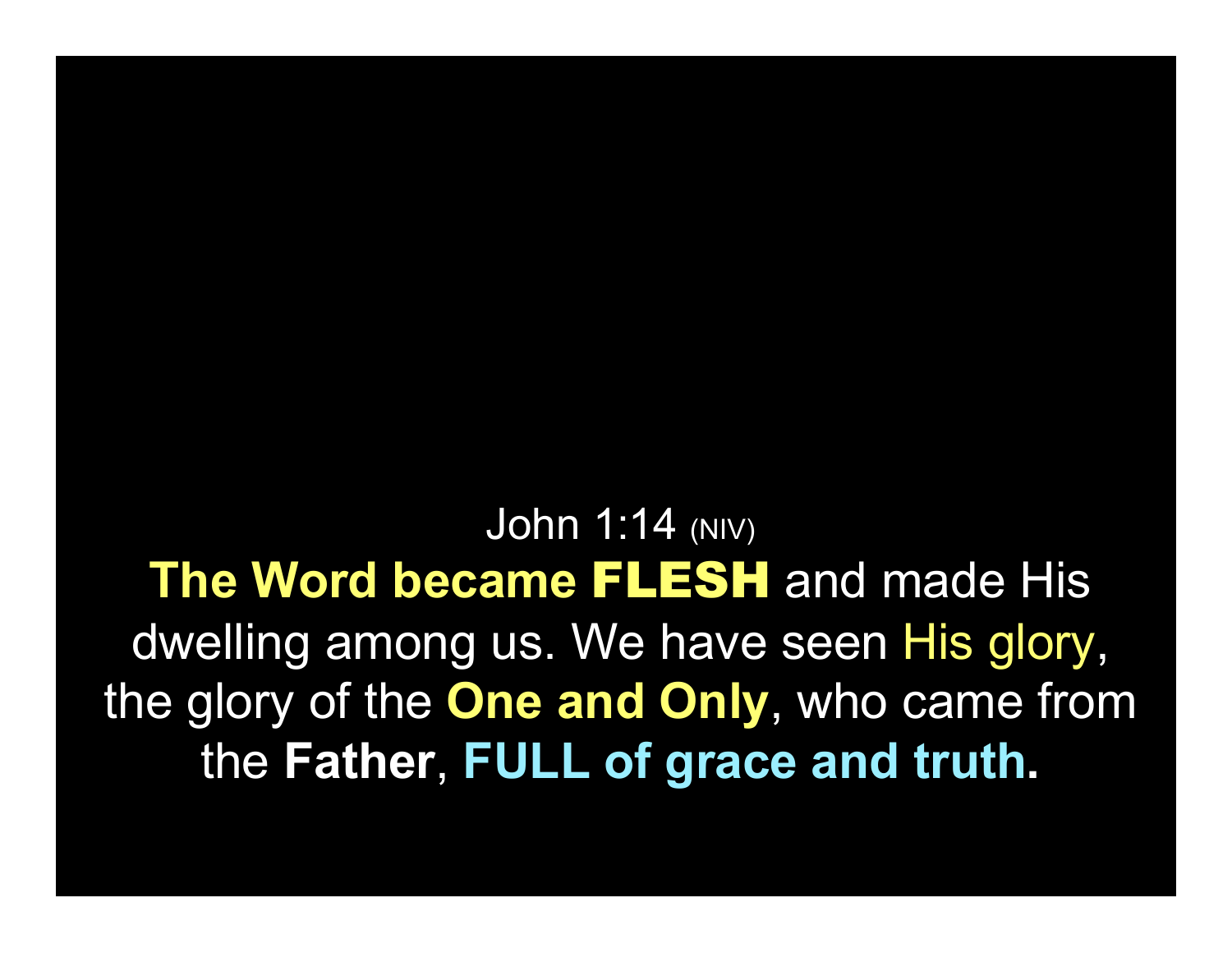1 Peter 2:24 (NIV) He Himself BORE our SINS in His body on the tree, so that we might die to sins and live for righteousness; by His wounds you have been healed.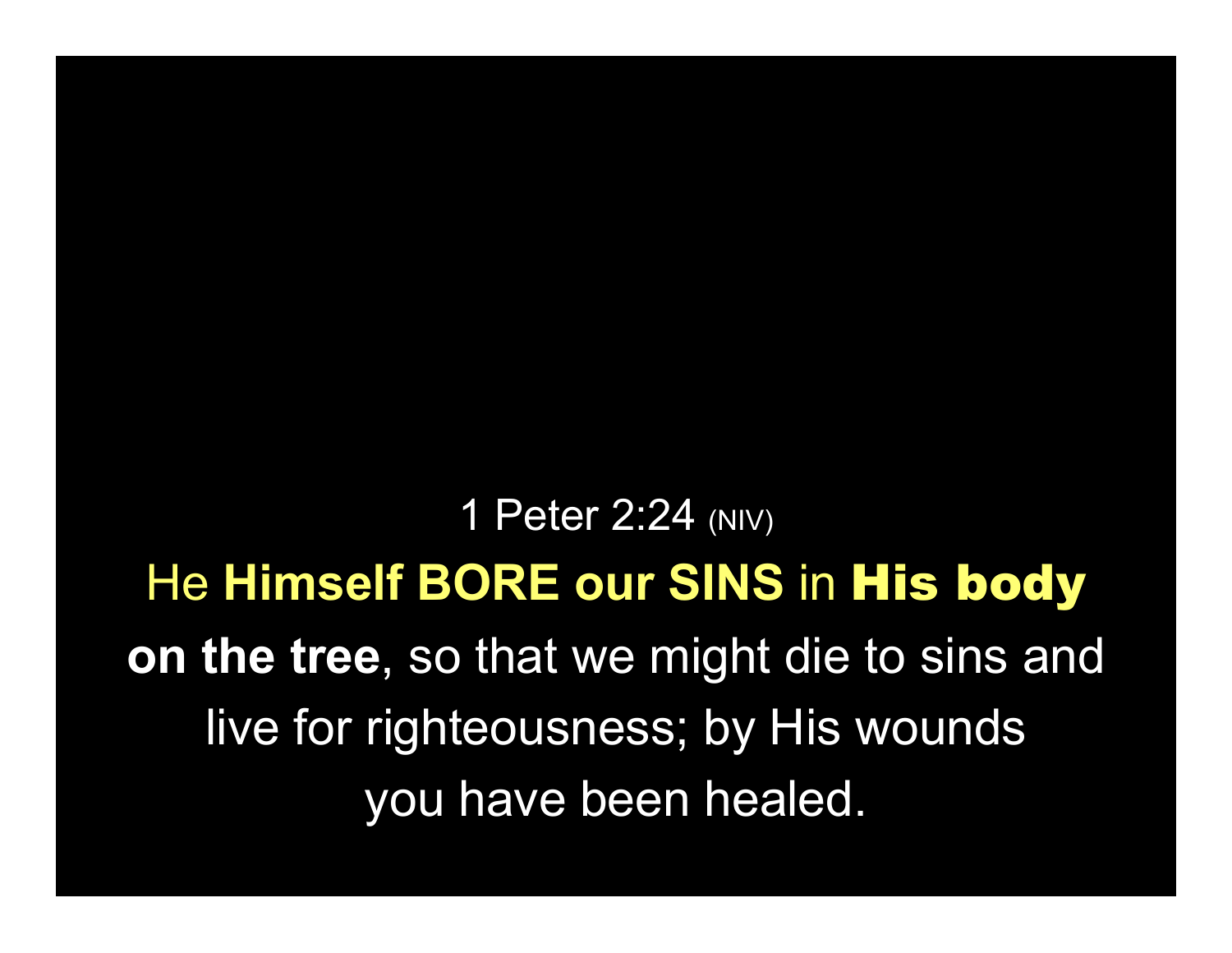1 Timothy 2:5-6 (NIV) For there is one God and one Mediator **BETWEEN God and men, the MAN** Christ Jesus, <sup>6</sup> who gave Himself as a **Ransom for ALL men...**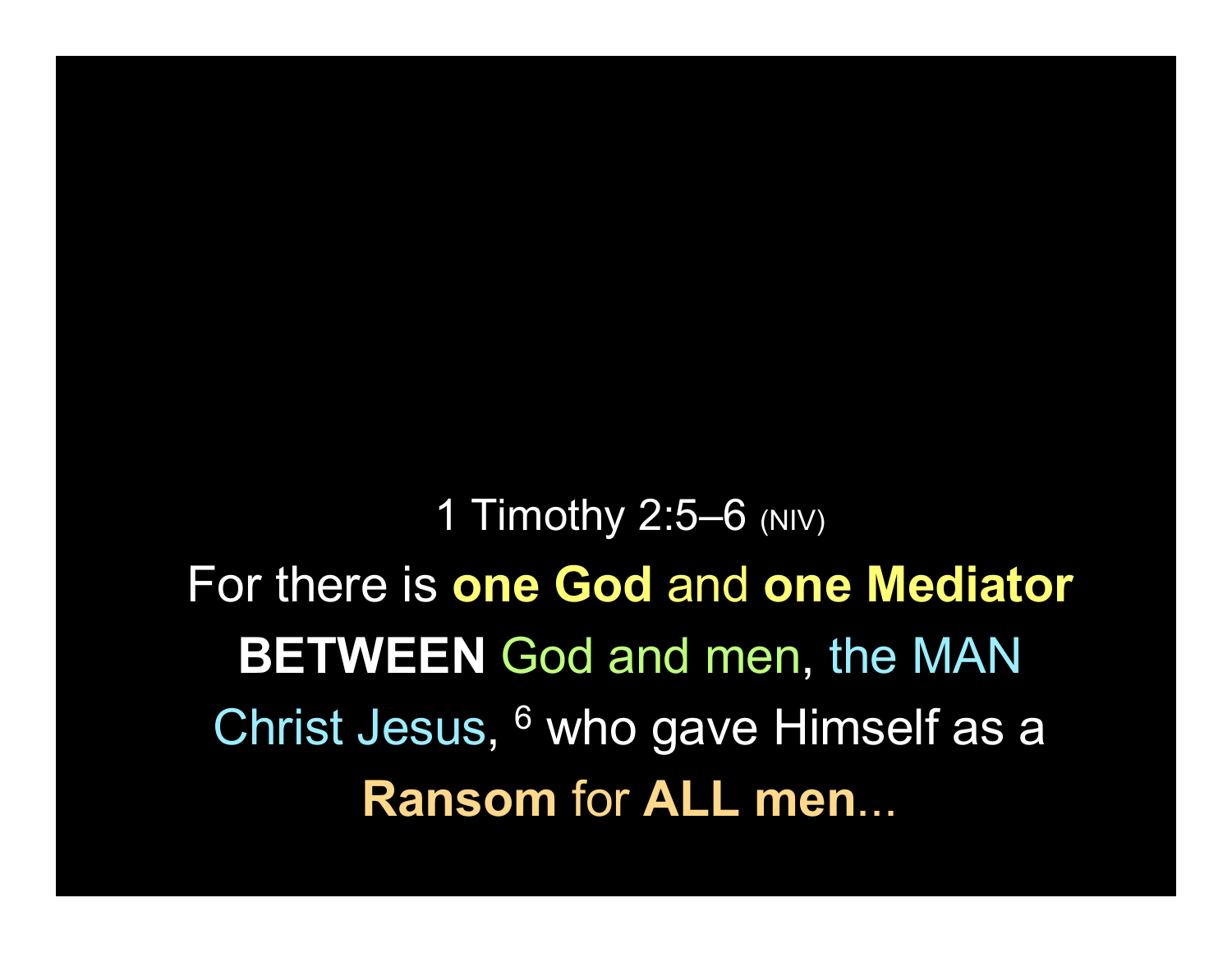<sup>22</sup> Yet now He has reconciled you to Himself through the death of Christ IN His physical body. As a result, He has brought you into His own presence, and you are Holy and Blameless as you stand before Him Without a single fault. (NLT)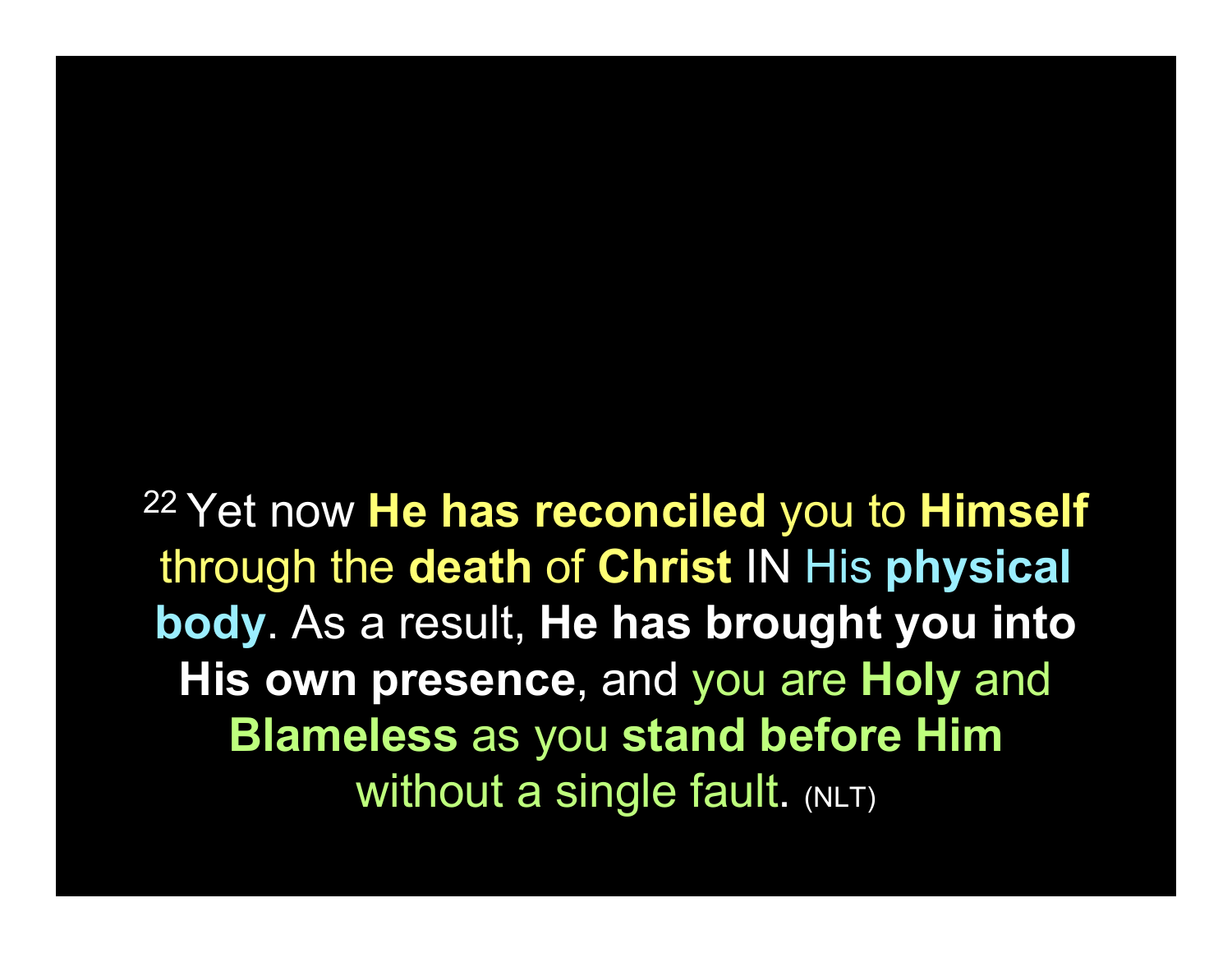Before the throne of God above I have a strong and perfect plea A great High Priest, whose name is Love Who ever lives and pleads for me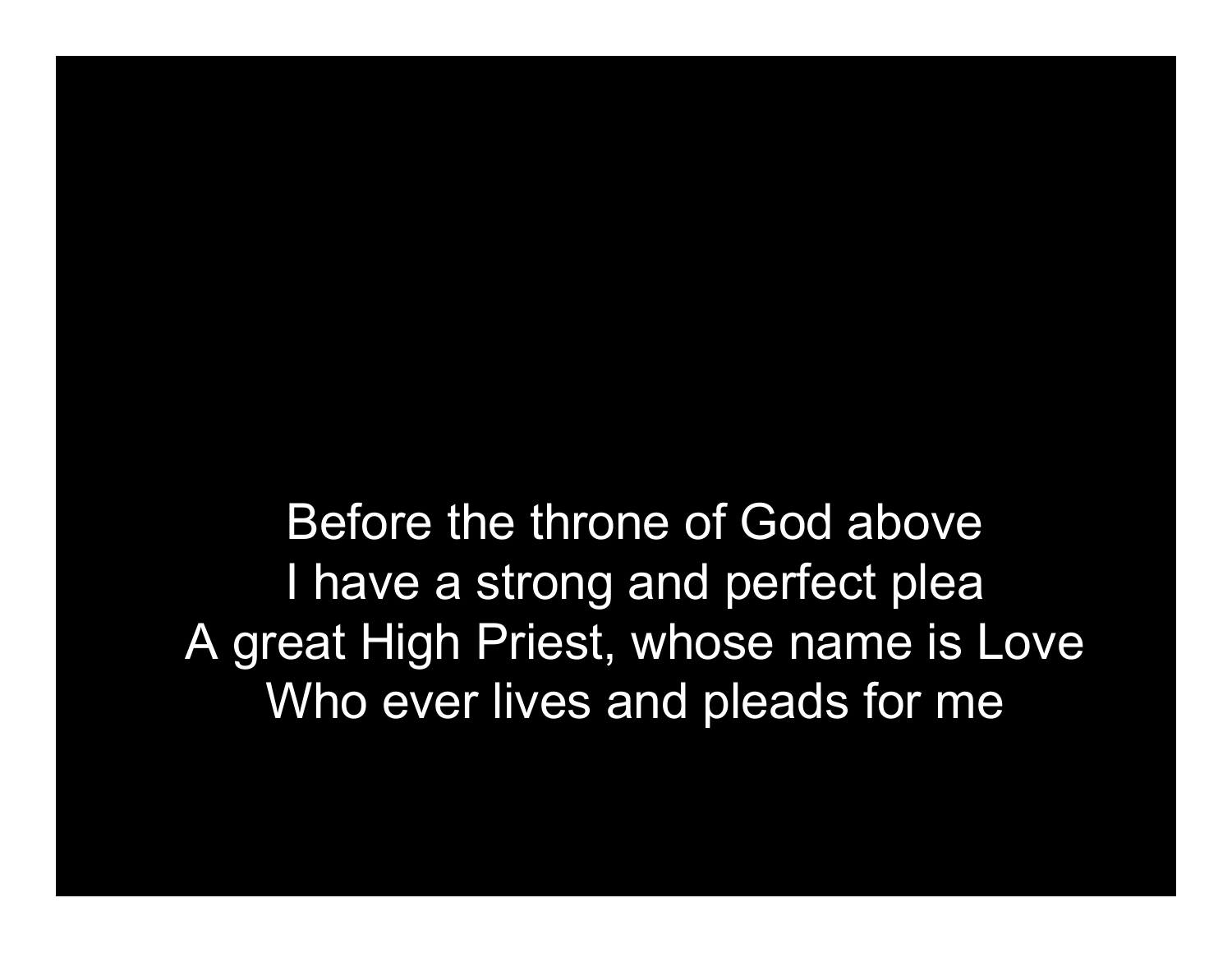My name is graven on His hands My name is written on His heart I know that while in heaven He stands No tongue can bid me to depart No tongue can bid me to depart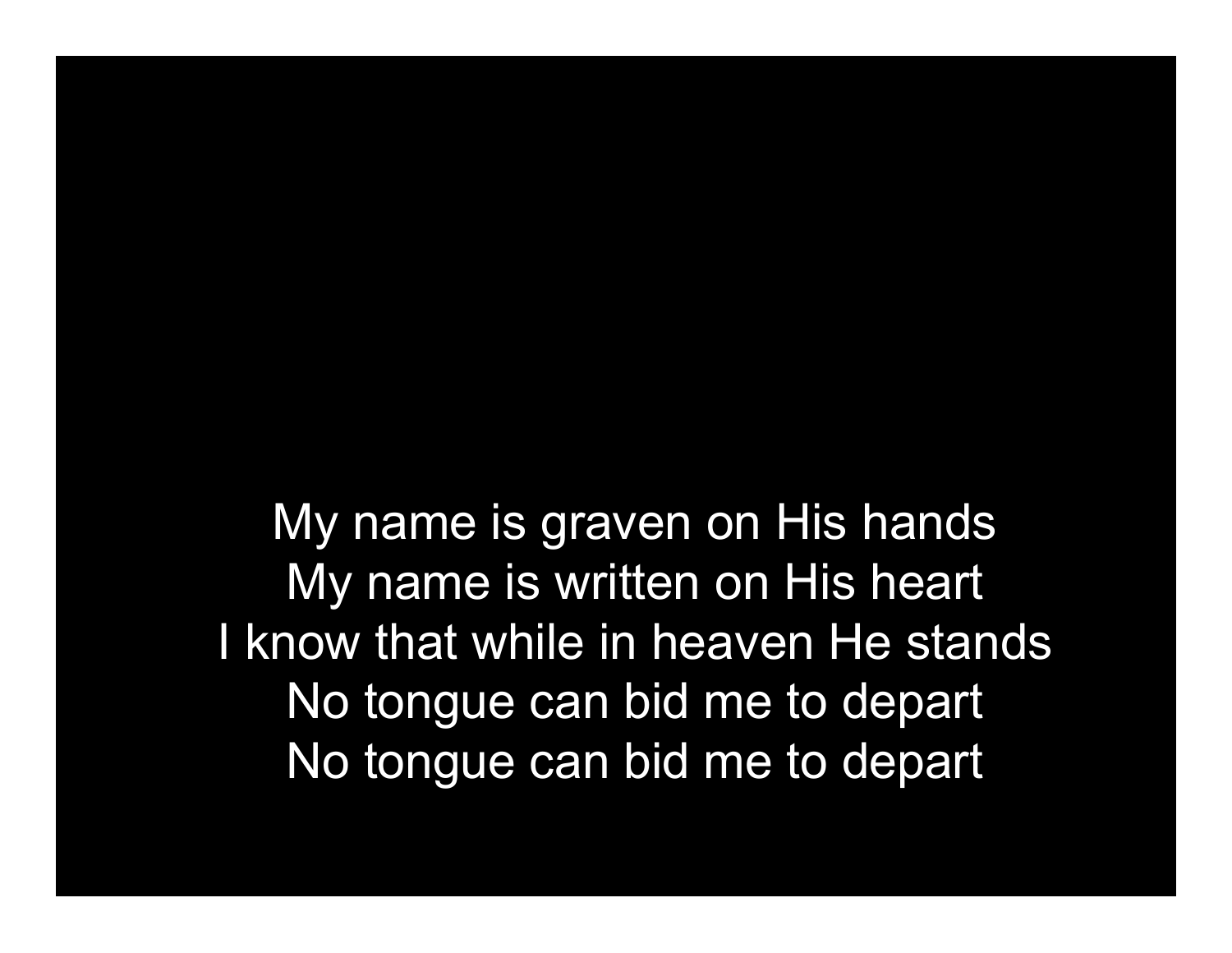When Satan tempts me to despair And tells me of the guilt within Upward I look, and see Him there who made an end to all my sin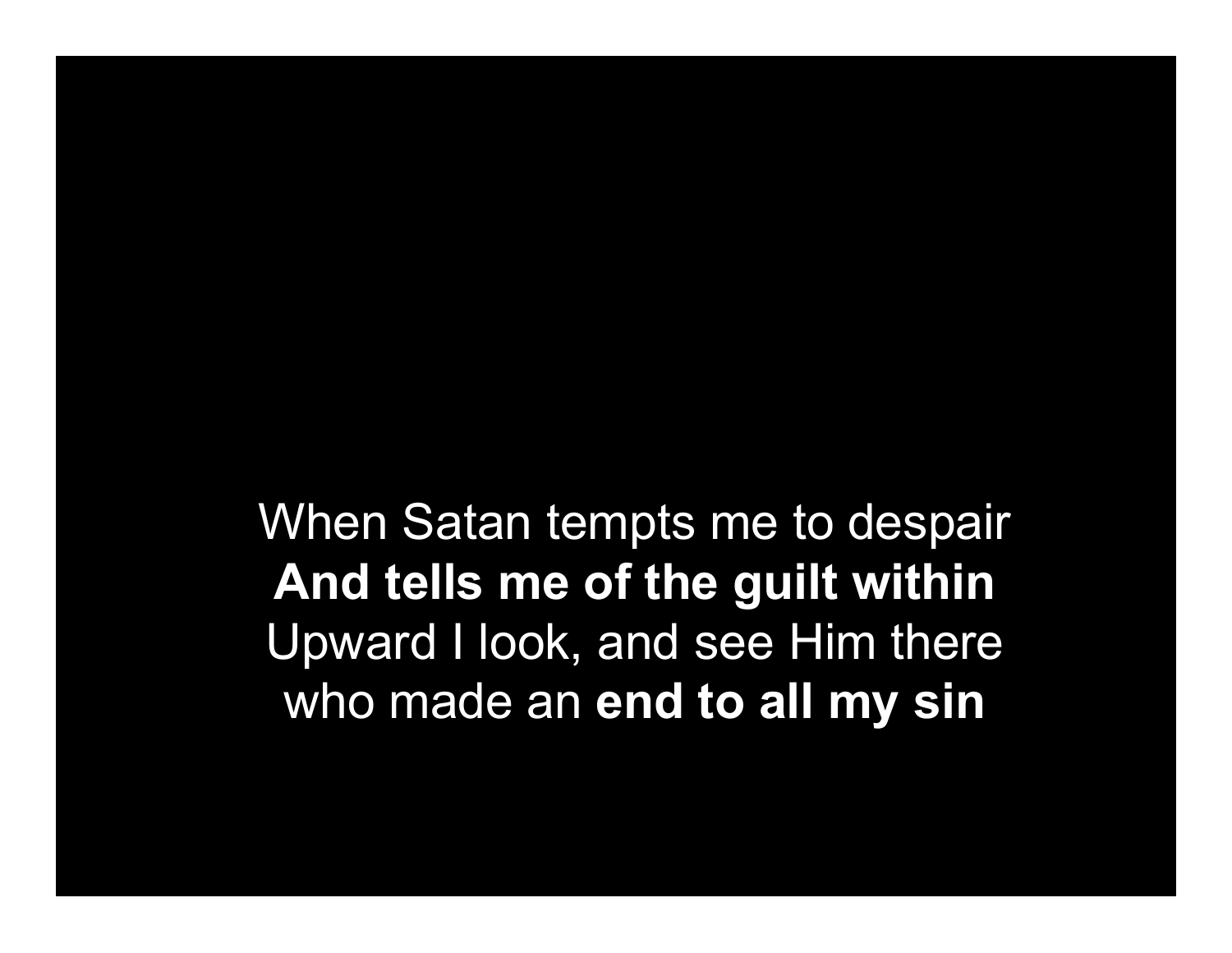Because the sinless Savior died My sinful soul is counted free For God the just is satisfied To look on Him and pardon me To look on Him and pardon me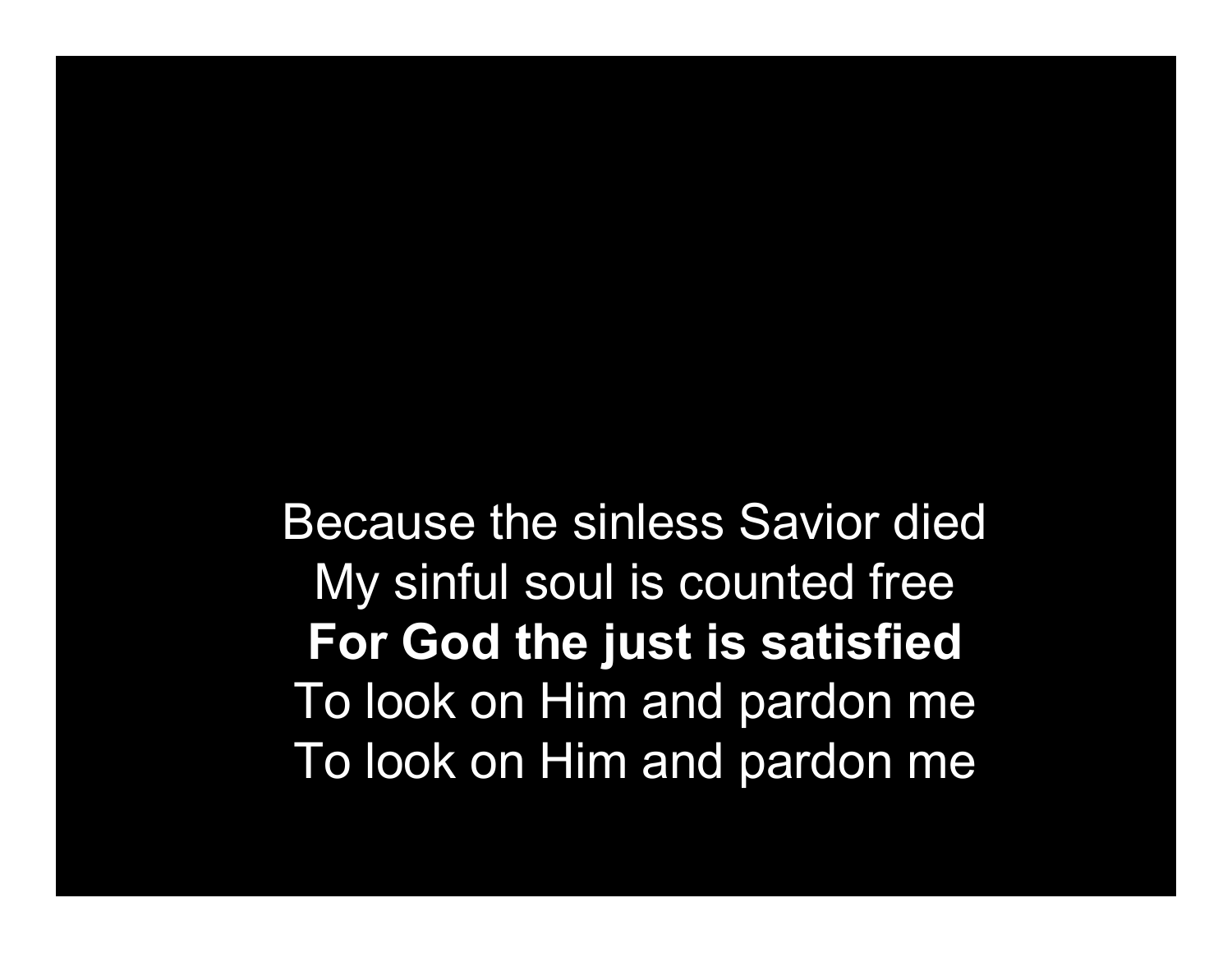Behold Him there, the Risen Lamb My perfect, spotless righteousness The great unchangeable I am The King of glory and of grace!